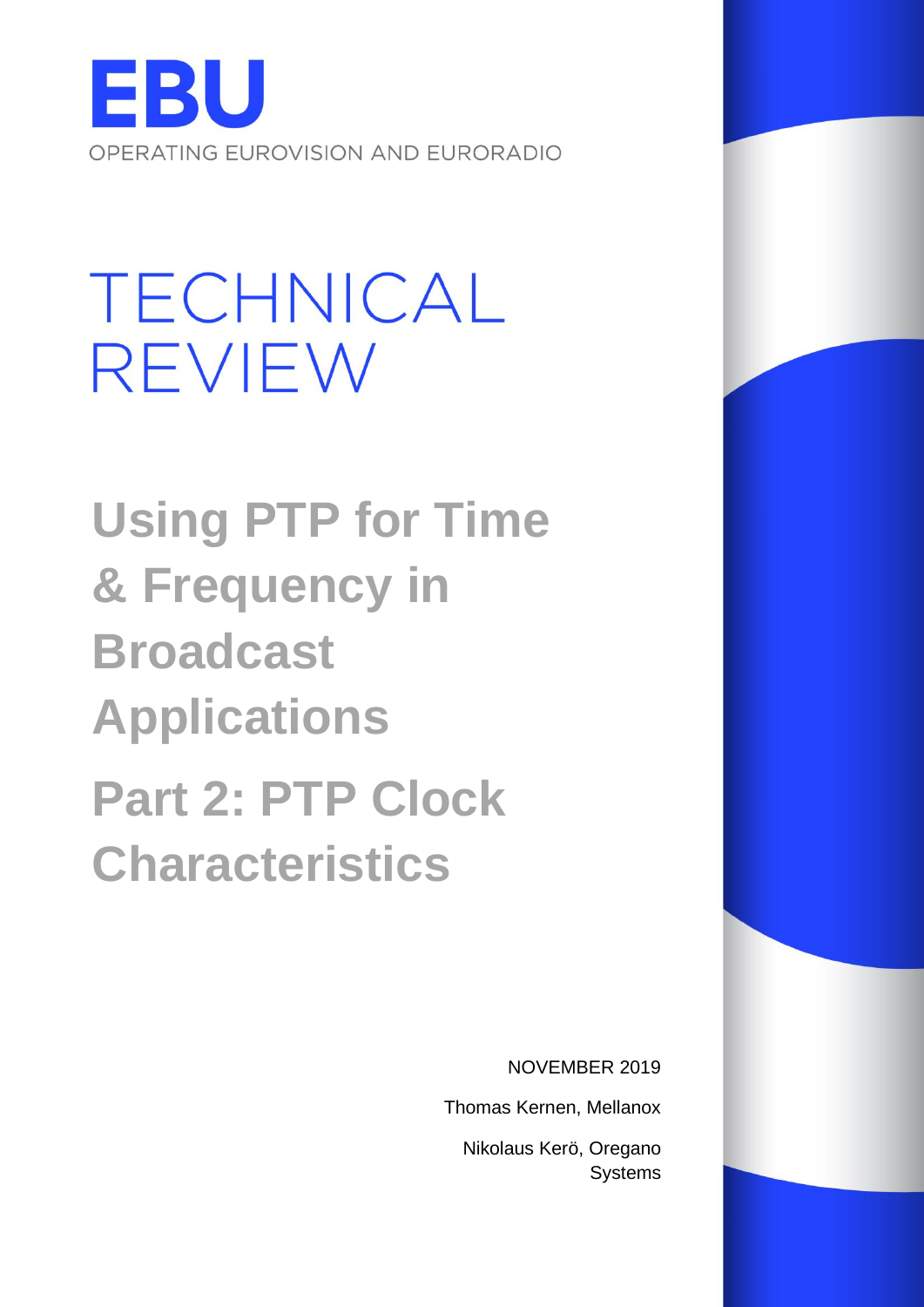The main purpose of an EBU Technical Review is to critically examine new technologies or developments in media production or distribution. All Technical Reviews are reviewed by 1 (or more) technical experts at the EBU or externally and by the EBU Technical Editions Manager. Responsibility for the views expressed in this article rests solely with the author(s).

To access the full collection of our Technical Reviews, please see: [tech.ebu.ch/publications](https://tech.ebu.ch/publications) .

If you are interested in submitting a topic for an EBU Technical Review, please contact: [tech@ebu.ch](mailto:tech@ebu.ch)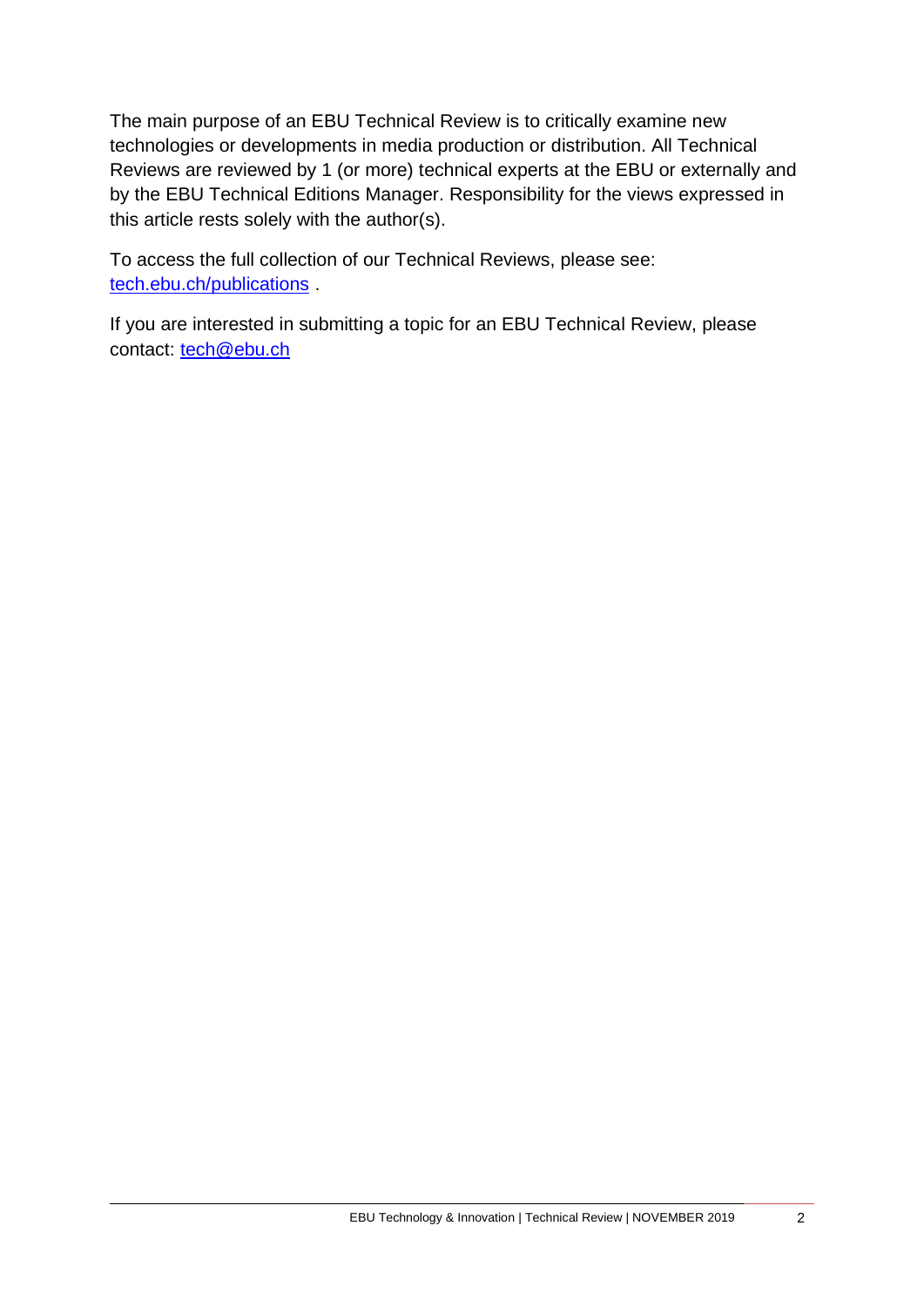## **1 Introduction**

The first part of this series gave a general overview of highly accurate packet-based time transfer in Ethernet networks using PTP, the Precision time Protocol [1] for the broadcasting industry [2], [3] explaining the message exchange and the Master election process. In this part we will describe the Master election process in more detail, focusing on the different states a PTP device, or to be more precise, a PTP port can assume. Of course, this paper is by no means intended to serve even as very basic guideline for actually designing a PTP stack, however, it is crucial to know your friends and enemies i.e. wanted and unwanted states devices in a PTP network can switch to transiently or remain in indefinitely.

After briefly touching on the concept of PTP ports the PTP states with their respective transitions are explained in detail for different classes of PTP devices. This paper concludes with comparing PTP enabled network devices and finally with describing the basic building blocks of a PTP software stack.

# **2 PTP Port vs. Physical Ports**

IEEE1588 has been specified as a highly generic time transfer protocol to be deployed on arbitrary network architectures supporting at least some flavour of a multicast messaging mechanism i.e. allowing messages to be addressed to more than one receiver. Therefore, it can be mapped onto different networks using various transport protocols, with Ethernet, of course, being by far the most common and most widely used technology. In the strict context of IEEE1588, a PTP port is considered an entity capable of processing PTP messages. It is assumed to have two distinct interfaces one for processing general PTP messages and the other for dealing with PTP event messages i.e. messages carrying time information.

Each PTP port runs a single instance of the PTP protocol stack using a specific transport protocol. It is important to note that more than one PTP port can be mapped to a single physical port, in our case an Ethernet port. The advantage of this distinction between a physical and a PTP port becomes obvious when we consider a multi-port PTP device such as a Boundary Clock. Each PTP port can be configured individually with respect to all PTP parameters such as message rates, PTP domains or transport related data, A Boundary Clock, therefore, can link different PTP subnets with each other. Furthermore, this concept facilitates deploying PTP over multiple VLANs (Virtual Local Area Networks) without any restrictions.

A typical Boundary Clock configuration showing different assignments of PTP ports to physical ports is shown in Figure 1. In general, end devices known as Ordinary Clocks would operate using a single PTP port. However, if extended redundancy is considered the concept of multiple PTP ports comes in handy even for PTP Slave only devices. We will cover this specific topic in subsequent parts of this series.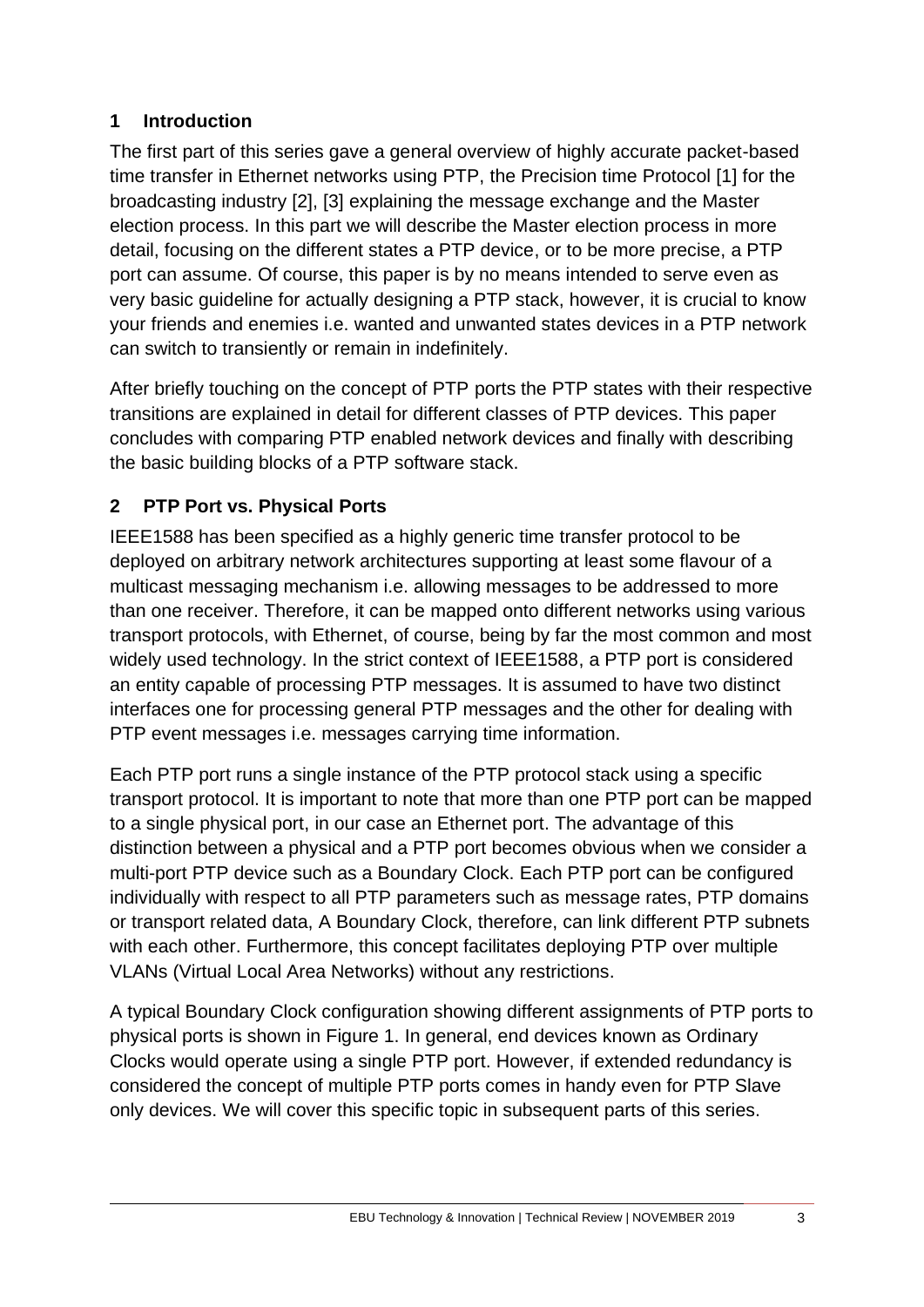

Figure 1: Typical PTP Boundary Clock Configuration

# **3 The Best Master Clock Algorithm revisited**

As opposed to other common time transfer protocols such as NTP, all devices (PTP ports) within a PTP network assume their respective roles without any user interaction during normal operation. The network autonomously selects one device to become its Grand Master (GM). It is important to note that only one PTP device can become PTP Grandmaster at a time, while more than one PTP port may assume PTP Master role (in the case of a PTP Boundary Clock).

The selection process is governed by a series of PTP parameters describing the quality of the clock respective to the PTP port it's deriving its time information from. This data is communicated continuously via Announce messages. Every Slave, for example, knows whether the GM is deriving its time information from an external traceable time reference via a Global Navigation Satellite System (GNSS) link such as GPS, Galileo or GLONASS.

If all PTP ports receive Announce messages at the expected rate without any changes in the parameters contained in these messages, they remain in their respective state. Nevertheless, the BMCA is executed whenever an Announce message is received. Its content is compared with the local data and if these two datasets match 100%, no further action is taken.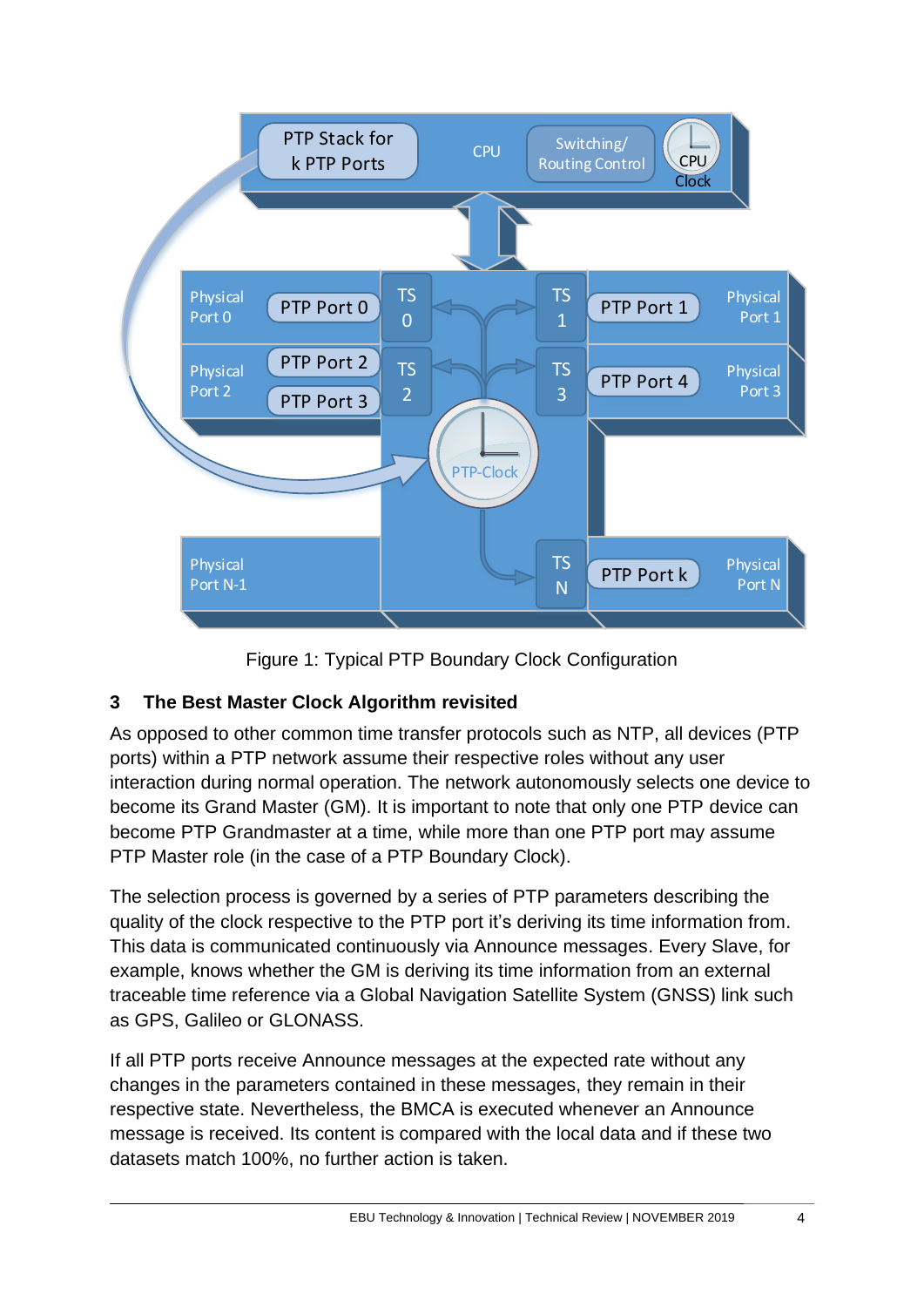Unless a PTP port is operating as a PTP Master its state can change only under two conditions: Either, if the data of the most recent Announce message differs from the previous message or, if no Announce message has been received for a predefined amount of time. The latter parameter is defined via the number of consecutive missing Announce messages. Together with the Announce message rate which must be specified by the user for every PTP port, the PTP protocol stack is able to calculate the timeout period.

The BMCA precisely defines how two datasets are to be compared. These could be the local dataset against an incoming Announce message or the content of two Announce message sent from different Masters during the actual election process. The datasets are compared value by value in a fixed precedence. This ensures that all PTP Ports reach the same conclusion i.e. uniformly select the same Best Master.

Although a PTP Master will send out Announce messages itself, it still must listen for, and process incoming Announce messages in the same way as described above. If upon such an event, it concludes that the Master having sent that Announce message has a better clock than itself, it must back off. Depending on its configuration it would become either a PTP Slave or switch to Passive state. This feature ensures that the Best Master will always take over regardless when it was attached to the network.

In general, every node within a PTP network can become the GM. This is particularly useful for applications where a common notion of time is far more important to maintain than the link to an external time reference. If, on the other hand, the network has to rely on precise absolute time, the network should be provisioned with several GMs each linked to one or more GNSS time sources. These would be configured in a way whereby one becomes the GM while the other(s) switch to Passive state. If the active GM fails, the remaining GMs will actively participate in the BMCA and one of the devices will assume the GM role. Such configurations imply that all other nodes shall not be able to assume the Master role. This can be accomplished by configuring the respective parameters in the Announce messages. In our example that would be the Clock Class parameter.

Boundary Clocks have to combine the data gathered by every of their respective ports during each BMCA round to reach a common conclusion as to which port should switch to Slave state based on the received time information, while all other ports will transition to Master providing time information.

Before we elaborate the state diagrams for different classes of PTP devices, the concept of PTP domains is briefly explained. Although most end users are unlikely to investigate the BMCA in its intricate details, getting familiar with the basic principles is tremendously helpful when analysing PTP related failures and performing network and services supervision.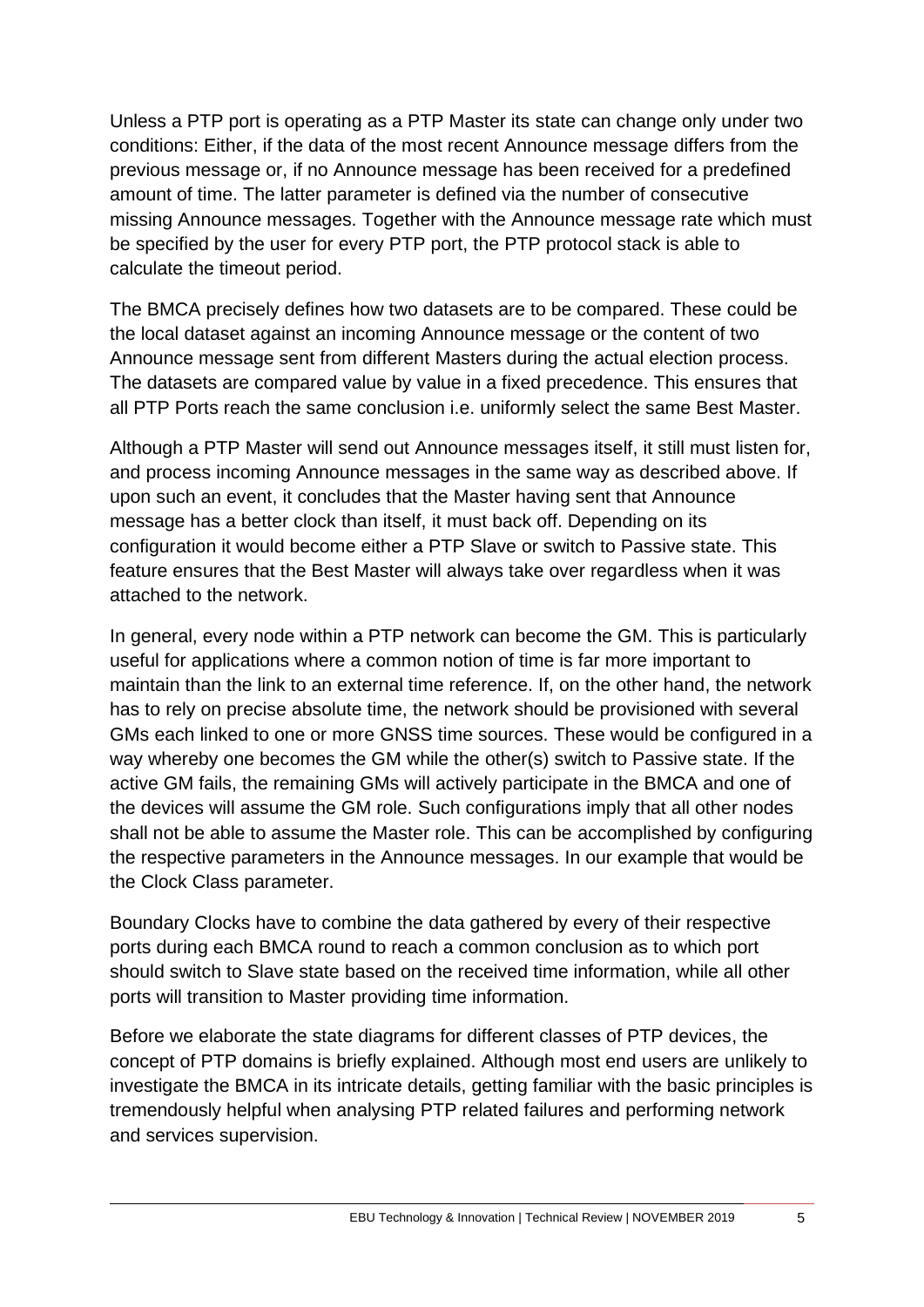# **4 PTP Domains**

PTP devices communicating which each other do so using a common PTP domain. This is a user configurable parameter which is part of the header of every PTP message. The IEEE1588 standard explicitly states that a PTP port can operate in one and only one PTP domain at a time. Consequently, the PTP protocol stack running on a PTP port has to check for the domain number of every PTP message and will discard all PTP messages with the incorrect (different from the one the port is configured to operate at) domain number without processing their content any further.

# **5 PTP States Transitions of a Slave**

Figure 2 shows the state diagram of a PTP Slave only device, i.e. a PTP port which will never assume PTP Master role, thus participating in the BMCA passively. This can be accomplished by setting the parameters for the Announce message accordingly for example by setting the Clock Class parameter to its lowest value, namely to 255.

After having initialized all PTP parameters with their default or pre-configured values the port enters the Listening state ready to receive Announce messages. it will remain in that state indefinitely, if no Announce messages are received. This can have several reasons: No PTP Master is present in the network, because all Master capable devices (ports) are either offline, disabled or unreachable. If this can be ruled out, the PTP domain settings should be verified.

As soon as the device selects a Master to synchronize to it will switch to the Uncalibrated state and begin to evaluate the data of the Sync messages while starting to send out Delay Request messages. If it receives the correct answer from the Master via corresponding Delay\_Response messages it finally switches to PTP Slave state, because it is now able to precisely calculate the offset and the transmission delay, allowing it to synchronize its local clock to the Master.

Although considered a transitory state, a PTP port can remain "Uncalibrated". This indicates that the downstream time transfer is not functioning properly. This could mean either that Delay\_Request messages are not forwarded correctly to the Master or not processed by it. Another reason could be that Delay\_Response messages are either not transmitted by the Master or it is using an incorrect transport protocol. These messages could get dropped on their way from the Master to the Slave, however this is unlikely to happen and easy to detect using standard network monitoring tools. This may occur due to the Time to Live (TTL) of the IP encapsulated PTP packets causing them to be dropped before reaching their final destination.

The PTP port will remain in the Slave state indefinitely unless it either stops receiving Announce messages or receives Announce messages with different content. In the former case it will switch back to Listening state while the latter will immediately trigger a new BMCA round.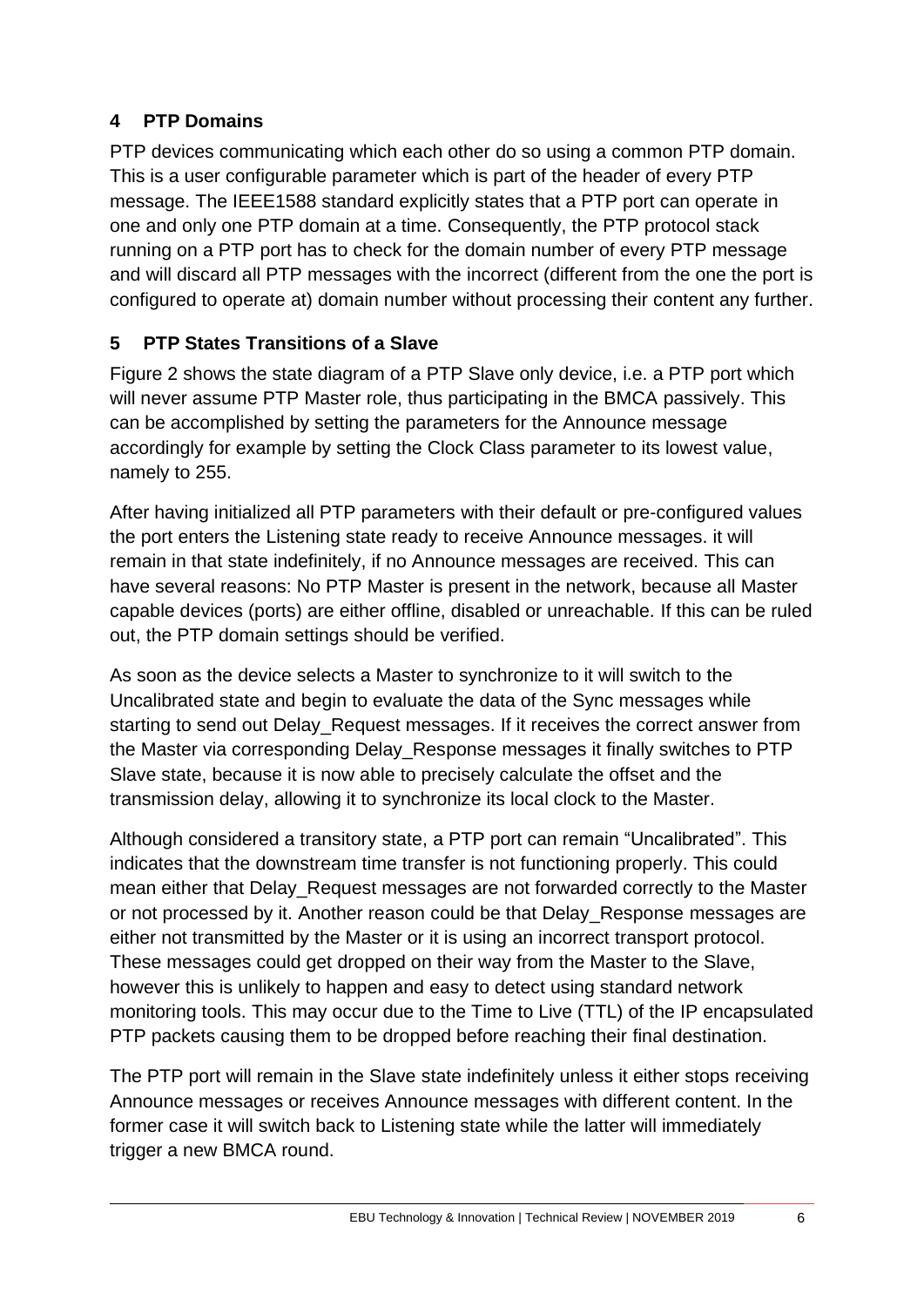

Figure 2: State diagram of a PTP Slave

## **6 PTP State Transitions of a PTP Grandmaster**

Figure 3 shows the state diagram of a PTP port which acts as a PTP Grandmaster. Typically, these are directly connected to a GNSS reference. They either assume the Master role or become Passive rather than switching to Slave state in case a better Master enters the network. In most PTP implementations, more than one PTP GM capable device is deployed, however, from a PTP protocol standpoint, only one can be active while the other(s) are hot-standby devices. As all of them are attached to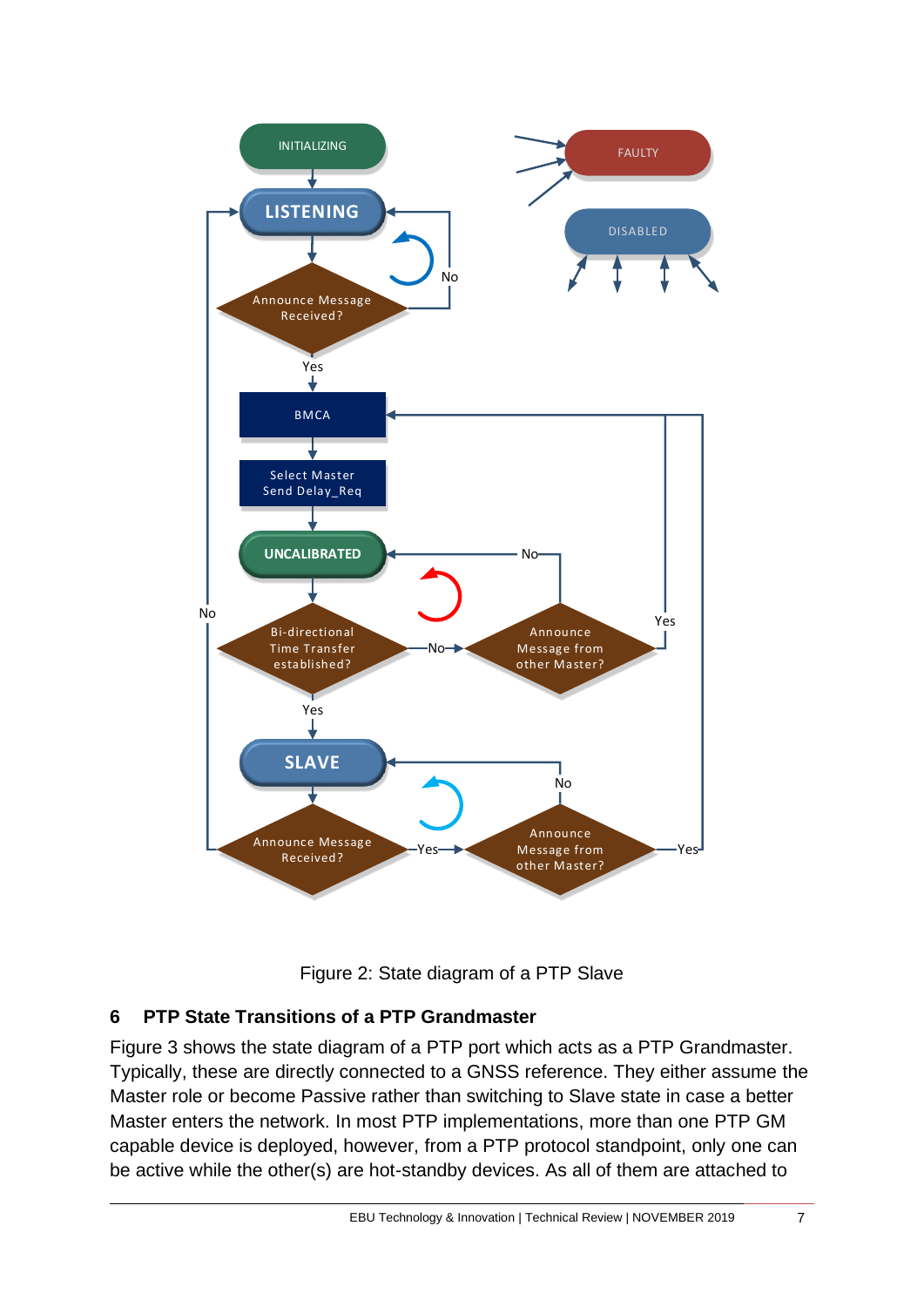GNSS sources, they announce the same clock quality. As a tiebreaker, the BMCA compares their clock Identities (a unique number assigned to every device) selecting the device with the highest clockID.

If a PTP port is in Passive state, it will not transmit messages itself and will not respond to messages other than the PTP management messages. However, it will<br>process all incoming Announce messages according to the rules of the BMCA. process all incoming Announce messages according to the rules of the BMCA.



Figure 3: State diagram of a PTP Grandmaster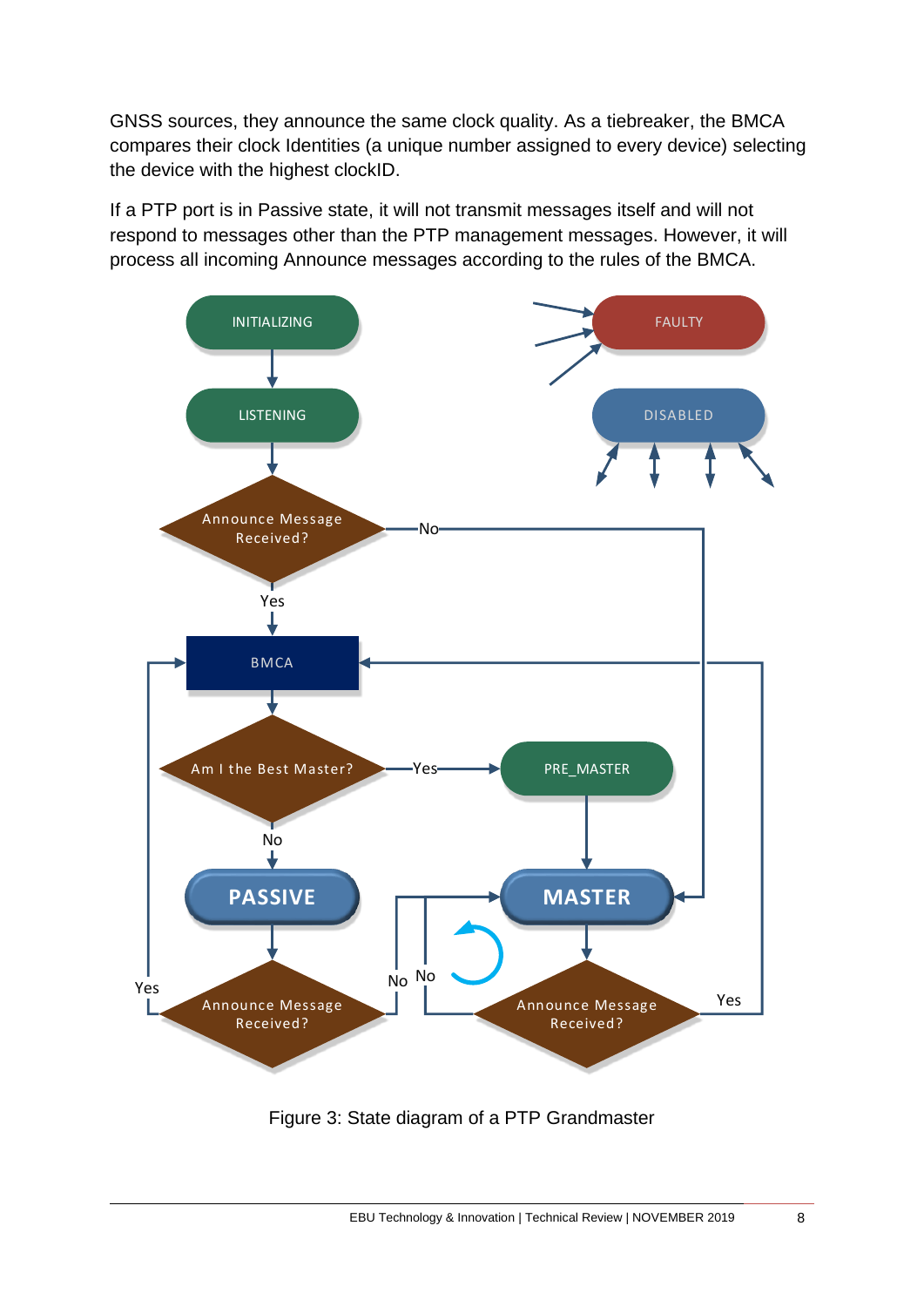## **7 PTP State Transitions of a general PTP port**

Finally, the state diagram of a general PTP port is shown in Figure 4. Such a port can assume both Master and Slave role. In case no (better) Master is present it will switch from Listening to Master. If a better Master enters the network, it will revert to Slave state.



Figure 4: State diagram of a general PTP port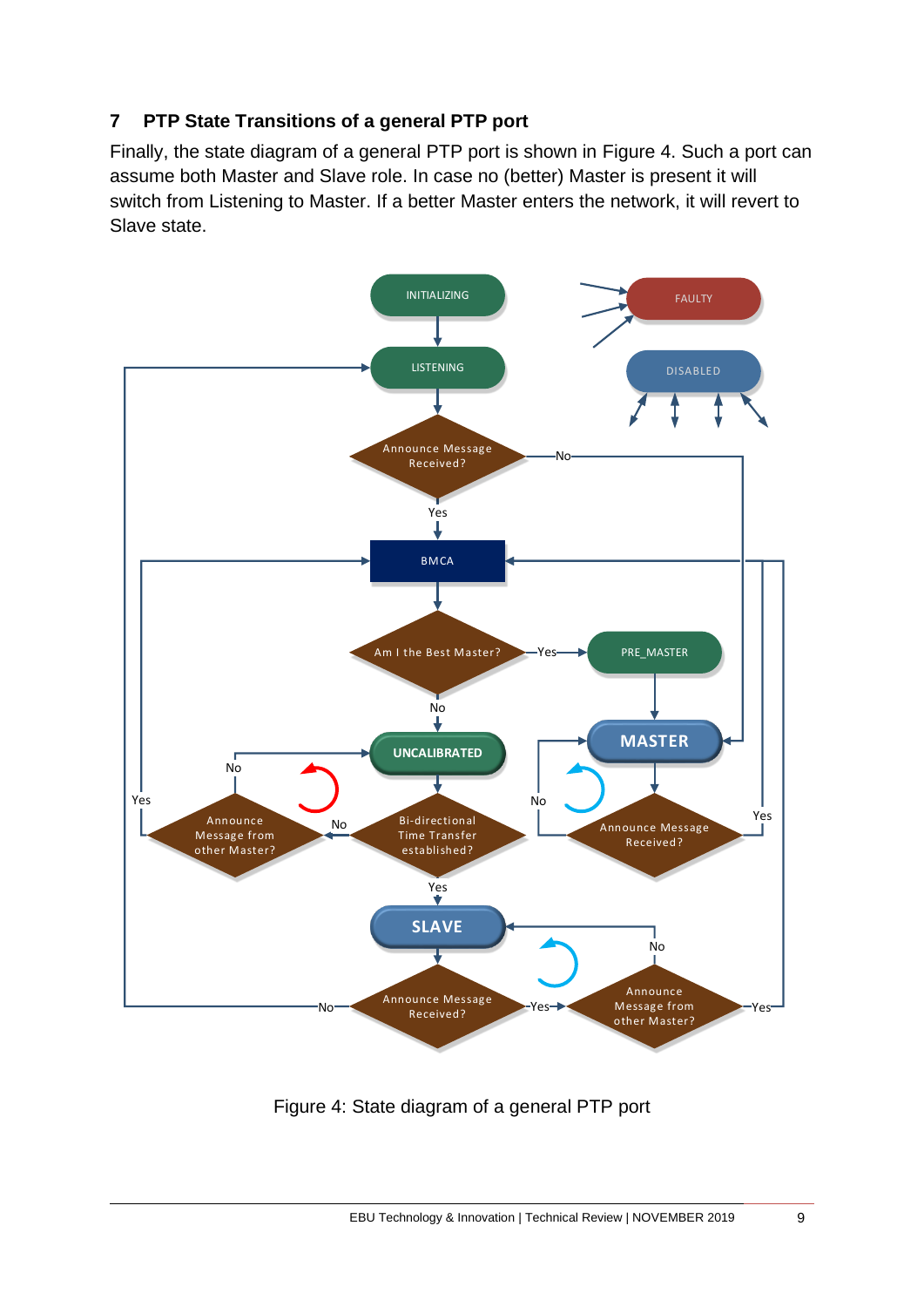#### **8 Final Remarks on PTP States**

In Figures 3 and 4 respectively, a transitional state referred to as Pre-Master is shown. This state has been added in the protocol to avoid BMCAs loops that could occur under certain conditions during Master changes in networks with Boundary Clocks. This state is both entered and left unconditionally, effectively delaying the switching to the Master state.

If the current state of all devices (ports) in a PTP network is monitored, only Slave, Master or Passive should be reported. However, if such a query coincides with the election of a new Master, other states could be observed as well, yet they must be strictly transitory. If this is not the case, the state diagrams can serve as a starting point for an in-depth analysis.

Finally, all three state diagrams show two additional states: Disabled and Faulty. The former indicates that a PTP port has been disabled by the user while the latter marks that a fault condition has occurred. PTP ports in either of these states cease to process any PTP messages other than the PTP Management messages. Thus, their status and configuration can be still monitored, and its parameter set updated externally.

## **9 Building Blocks of a PTP Software Stack**

Aside from hardware modules to be added to every Ethernet port in order to draw sufficiently accurate timestamps, a PTP protocol stack must be executed for every PTP port. Its main tasks are, of course, to process all incoming PTP messages, execute the BMCA and transmit messages in a timely manner. Fortunately, the latter requirement leaves some slack for the implementer, because according to IEEE1588 only the average message rate must be met, rather than requesting a highly constant rate with strict send times. Hence, a real time operating system is not mandatory for PTP to operate.

To comply with the requirements of a specific profile, a PTP stack must be able to establish PTP communication with the respective transport protocol. For SMPTE ST 2059-2 this entails Layer-3 communication via IPv4 or IPv6. Furthermore, specific message types must be sent via multicast (Announce, Sync) while others have to be transmitted either as multicast or unicast (Delay\_Request/Response) and finally some are unicast only (Acknowledge to management messages).

In parallel, the PTP stack must continuously re-adjust the local clock to keep its offset as low as possible or at least within the requested limits of the PTP profile. For SMTPE ST 2059-2 this always means remaining below 1µs with respect to the Master. To this end, it must execute a dedicated control loop that modifies the rate of the local clock rather than simply update the absolute time value periodically. The latter approach would result in a non-monotonic time at the Slave with frequent jumps backward in time.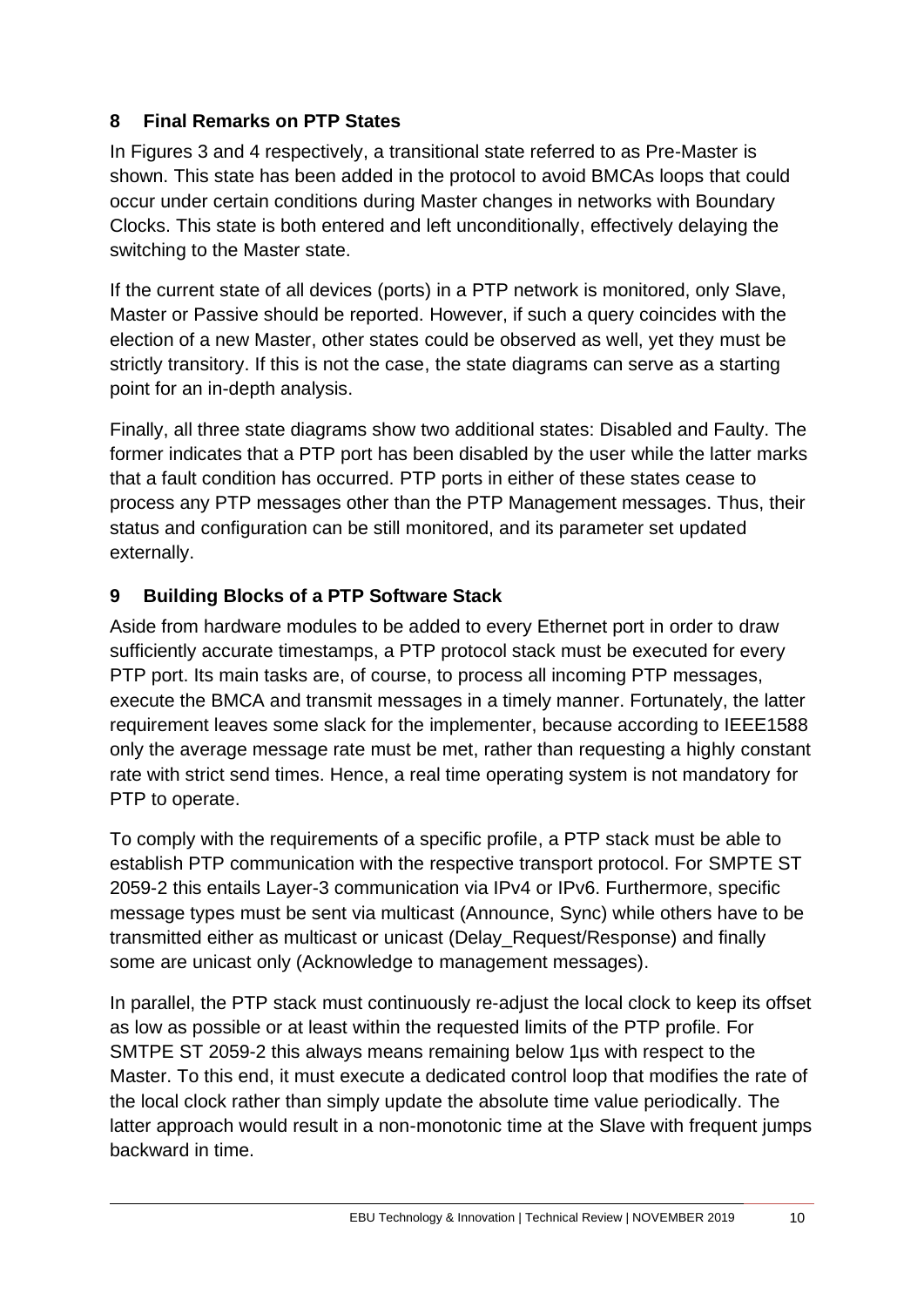To cope with network impairments that result in Packet Delay Variations, the control loop must be complemented with a series of input filter stages. Besides dampening the network induced noise, they should also detect, and discard packets having faced excessive transmission delays. This technique combines both linear and nonlinear filters (the latter relying on statistical data analysis), which has proven to be far superior to even complex linear filters when dealing with arbitrary PDVs, which unfortunately are neither evenly distributed nor follow a Gaussian curve. This is specifically the case if a network with several cascaded switches is overloaded transiently. Even in networks with a partial PTP support, this approach has its merits over basic implementations. An extensive analysis can be found in [4].

Finally, a professional PTP stack should provide efficient means for monitoring important PTP parameters such as actual message rates, number of lost PTP messages, state changes and, of course, the offset to the Master, to name but a few. Details in how to monitor SMPTE ST 2059-2 networks will be covered in the next parts of this series.

## **10 Improving Accuracy: Transparent and Boundary Clocks**

To consistently and reliably reach accuracies of well below 1µs without imposing any constraints on the network load as well as the network topology, deploying PTP-enabled network devices must be considered. IEEE1588 defines two different solutions to cope with PDVs: Transparent and Boundary Clocks. The principal function of both has been described in part 1; here we want to compare them viewed from an end user's perspective. It must be pointed out that with respect to accuracy both devices yield identical results, if the respective hardware modules (packet scanning and time stamping units) have the same performance.

Transparent Clocks forward PTP messages following the same layer 2 and layer 3 rules as would apply for any other traffic. By measuring the residence time of every PTP event message and inserting this information into the message, they enable PTP Slaves to account for any variation very effectively. They do not participate in the BMCA.

Boundary Clocks, on the other hand, can be considered as active PTP devices. They process all incoming PTP traffic according to the PTP protocol rather than forwarding it according to the respective IP rules, and they do participate in the BMCA. By re-generating the time information provided by the Best Master and redistributing it to all Slaves attached to them, they can be viewed as a means to build a hierarchical time transfer architecture.

Consequently, the overall (network wide) PTP traffic is greatly reduced, since PTP messages are exchanged only between two adjacent devices rather than being transmitted through the complete network, which is the case with Transparent Clocks.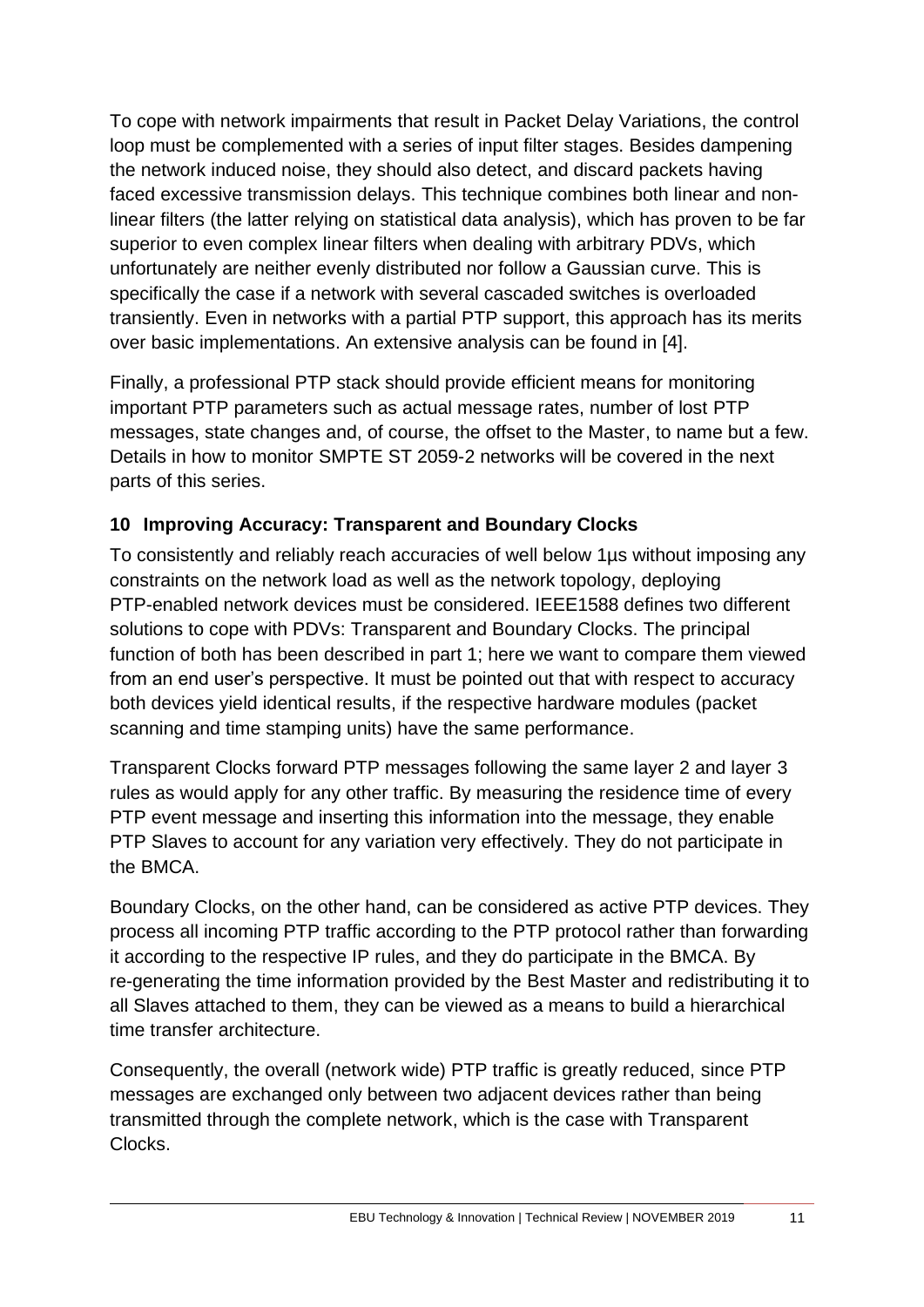There are, however, a few caveats to consider when choosing Boundary Clocks in preference to Transparent Clocks. Being active PTP devices with multiple PTP ports that all perform the BMCA, they must be monitored far more closely than Transparent Clocks, for whom supervision is fairly straightforward to accomplish.

Furthermore, the behaviour and performance of the control loops implemented in Boundary Clocks should be carefully evaluated during their deployment, especially when large networks are commissioned, where several Boundary Clocks must be cascaded. Of special interest in such cases is their behaviour during a Master failure. Typically, PTP Grandmasters would not be co-located to improve the resilience of the system against malicious attacks. Thus, the time information would suddenly be provided from the "opposite end" of the network, which could very well cause settling effects in the cascaded control loops of the Boundary Clocks to introduce transient noise. A more detailed analysis can be found in [5] and [6],

#### **11 Still to come**

The next parts of this series will cover network related aspects with special emphasis on broadcasting requirements, focus on redundancy and highlight some aspects of securing time transfer.

#### **12 References**

- [1] IEEE 1588, "IEEE Standard for a Precision Clock Synchronization Protocol for Networked Measurement and Control Systems," IEEE Instrumentation and Measurement Society, Piscataway, NJ, 2008.
- [2] AES-67-2015, AES standard for audio applications of networks Highperformance streaming audio-over-IP interoperability, Audio Engineering Society Inc.
- [3] SMPTE ST 2059-2:2015, SMPTE Profile for Use of IEEE-1588 Precision Time Protocol in Professional Broadcast Applications, Approved March 19th, 2015.
- [4] N. Kerö, A. Puhm, T. Kernen and A. Mroczkowski, "Performance and Reliability Aspects of Clock Synchronization Techniques for Industrial Automation," in *Proceedings of the IEEE*, vol. 107, no. 6, pp. 1011-1026, June 2019.
- [5] N. Kerö, T. Kernen and T. Müller, "PTP Deployment in Large Networks Traps and Pitfalls," *SMPTE 2014 Annual Technical Conference & Exhibition*, Hollywood, CA, USA, 2014, pp. 1-16.
- [6] N. Kerö, T. Kernen, T. Müller and M. Schimandl, "Optimizing Large Media Networks for Highly Accurate Time Transfer via PTP," in SMPTE Motion Imaging Journal, vol. 125, no. 2, pp. 30-44, March 2016.